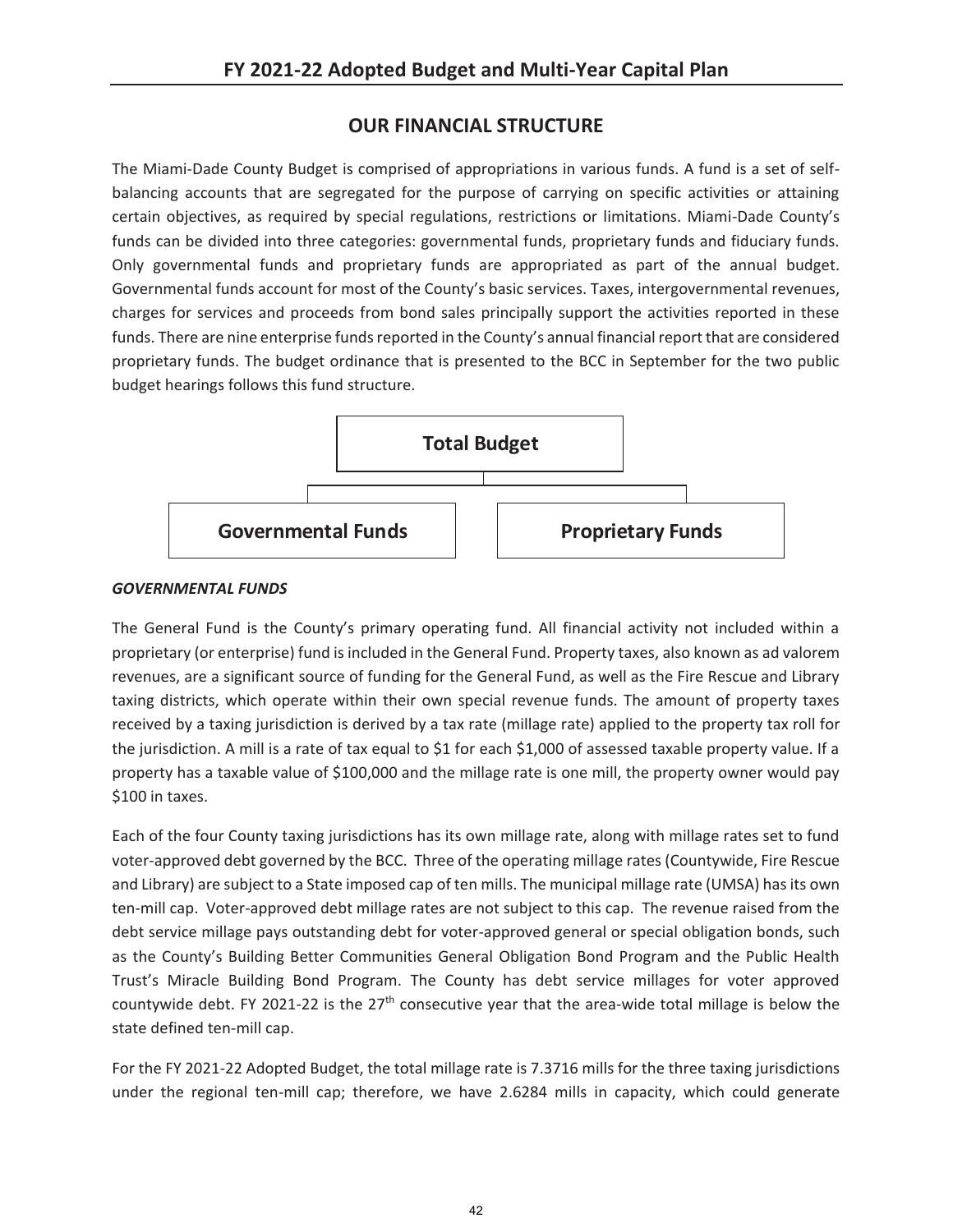approximately more than \$888.317 million of additional revenue to fund regional services. With the Unincorporated Municipal Service Area (UMSA) millage, we also have the potential of 8.0717 mills in capacity for the UMSA services, which could generate approximately \$744.172 million of additional revenue. The total of all adopted operating and voted debt millage rates for FY 2021-22 is 9.8074. The following table shows the millage rates for FY 2020-21 and Adopted FY 2021-22.

| <b>MILLAGE TABLE</b>                        |                                               |                                                 |                                                                |                                                                                            |                                                                                       |  |  |  |  |  |
|---------------------------------------------|-----------------------------------------------|-------------------------------------------------|----------------------------------------------------------------|--------------------------------------------------------------------------------------------|---------------------------------------------------------------------------------------|--|--|--|--|--|
| <b>Taxing Unit</b>                          | FY 2020-21<br><b>Actual</b><br><b>Millage</b> | FY 2021-22<br><b>Rolled-Back</b><br>Millage (1) | FY 2021-22<br><b>Adopted</b><br><b>Millage</b><br><b>Rates</b> | <b>Percent</b><br><b>Change From</b><br>FY 2020-21<br><b>Rolled-Back</b><br><b>Millage</b> | <b>Percent</b><br><b>Change From</b><br>FY 2020-21<br><b>Actual</b><br><b>Millage</b> |  |  |  |  |  |
| <b>Countywide Operating</b>                 | 4.6669                                        | 4.4757                                          | 4.6669                                                         | 4.27%                                                                                      | 0.00%                                                                                 |  |  |  |  |  |
| Miami-Dade Fire Rescue Service District     | 2.4207                                        | 2.3118                                          | 2.4207                                                         | 4.71%                                                                                      | 0.00%                                                                                 |  |  |  |  |  |
| Miami-Dade Public Library System            | 0.2840                                        | 0.2725                                          | 0.2840                                                         | 4.22%                                                                                      | 0.00%                                                                                 |  |  |  |  |  |
| Total Millage Subject to 10 Mill Cap        | 7.3716                                        | 7.0600                                          | 7.3716                                                         | 4.41%                                                                                      | 0.00%                                                                                 |  |  |  |  |  |
| Unincorporated Municipal Service Area (UMS  | 1.9283                                        | 1.8276                                          | 1.9283                                                         | 5.51%                                                                                      | 0.00%                                                                                 |  |  |  |  |  |
| <b>Sum of Operating Millages</b>            | 9.2999                                        | 8.8876                                          | 9.2999                                                         | 4.64%                                                                                      | 0.00%                                                                                 |  |  |  |  |  |
| Aggregate Millage (2)                       |                                               | 6.6160                                          | 6.8116                                                         | 2.96%                                                                                      |                                                                                       |  |  |  |  |  |
| Voted Millages (3) -- Debt Service          |                                               |                                                 |                                                                |                                                                                            |                                                                                       |  |  |  |  |  |
| Countywide (4)                              | 0.4780                                        | N/A                                             | 0.5075                                                         | N/A                                                                                        | 6.17%                                                                                 |  |  |  |  |  |
| Fire Rescue District Special Obligation Bor | 0.0000                                        | N/A                                             | 0.0000                                                         | N/A                                                                                        | 0.00%                                                                                 |  |  |  |  |  |
| <b>Sum of Operating and Debt Millages</b>   | 9.7779                                        | N/A                                             | 9.8074                                                         | N/A                                                                                        | 0.30%                                                                                 |  |  |  |  |  |

 (1) "Rolled-back millage" is the State defined rate which allows no increase in property tax revenue except for that from new construction. Starting in FY 2008-09 the proportionate roll value of dedicated increment districts and the associated prior year payments are subtracted prior to computing the "rolled-back millage." This rate ignores the impact of inflation on government and market valuation changes on taxable real and personal property.

 (2) "Aggregate millage" is the State defined weighted sum of the non-voted millages. Each millage is weighted by the proportion of its respective certified tax roll to the certified countywide roll (the Fire District millage is weighted by 56 percent, the Library District millage by 89.9 percent, and the UMSA millage by 26.9 percent).

(3) Rolled-back millage and aggregate millage calculations do not apply to voted debt millages.

 (4) Countywide debt includes 0.1190 mills for Jackson Health System bonds and 0.3885 mills for County general obligation

Within the General Fund, the operating budget separates Countywide expenditures (for regional services) from UMSA expenditures (for municipal services). That separation ensures that residents pay only for the services they receive. Some services are easy to differentiate: health care, mass transit, correctional facilities operations and support and elections, for example are all countywide services. Many departments, including Miami-Dade Police, Parks, Recreation and Open Spaces, Transportation and Public Works and Regulatory and Economic Resources, however, provide both regional and municipal services and their general fund subsidies are allocated between the Countywide revenues and UMSA revenues as appropriate. Each department's allocation is reviewed annually.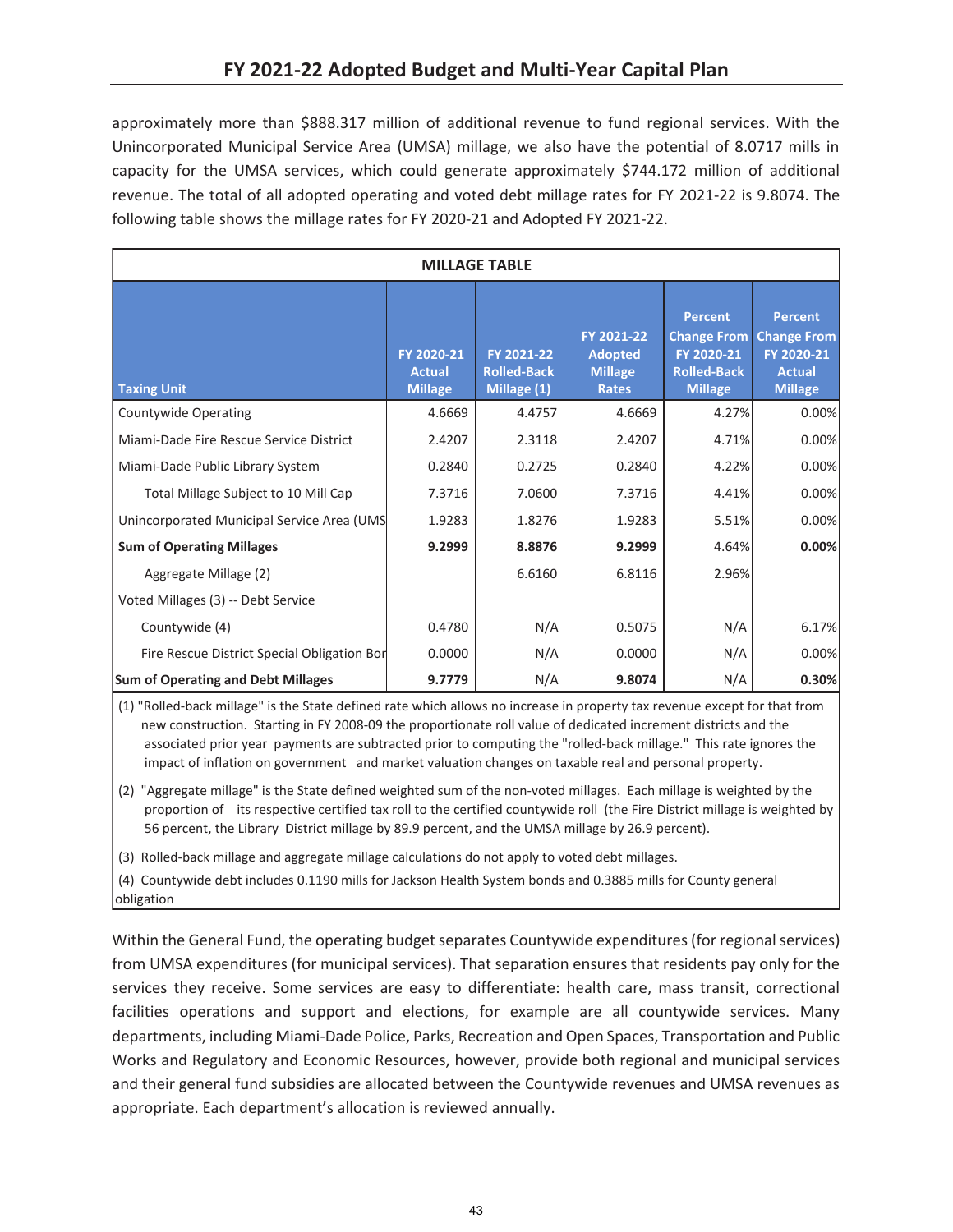



Police services provided in the unincorporated area are similar to police services provided by municipal police departments. These services include uniform police patrols, general investigative services, school crossing guard program services and community-based crime prevention programs. Criminal and other specialized investigative activities primarily serve the unincorporated area, but also provide support to municipalities on an as needed basis. Those costs are allocated between the Countywide and UMSA budgets based on relative workloads during the previous fiscal year. Countywide police functions are generally the sheriff's functions and include the crime laboratory, court services, civil process, warrants, public corruption investigations and portions of the communications and records bureaus. The expenditures of overall support functions such as the director's office, the legal and professional compliance bureaus and information technology services are allocated in accordance with the overall department-wide allocation between Countywide and UMSA budgets. Non-reimbursed costs of police presence supporting municipal police departments at events of countywide significance are also considered countywide functions. The allocation of the police subsidy is 41 percent to the Countywide budget and 59 percent to the UMSA budget for FY 2021-22.

The Parks, Recreation and Open Spaces (PROS) Department expenditures are divided similarly. Community and neighborhood parks and community pools providing local services to the residents of the surrounding neighborhoods are supported by the UMSA budget. Countywide park facilities and programs serve all county residents and include regional parks such as Amelia Earhart, Ives Estates, Tamiami and Tropical parks, metropolitan parks, Zoo Miami, cultural facilities, natural areas, cooperative extension and beaches. Administrative support and construction (planning, design, development and maintenance) costs are allocated between the Countywide and UMSA budgets – or capital funds, as appropriate - on the basis of the relative costs of direct services. Some countywide park facilities such as marinas generate revenues to support their operations and require little if any property tax support. Roadside maintenance and landscaping are supported by both the Countywide and UMSA budget. Causeways and special taxing districts are self-supporting and require no property tax support. As a result of this year's review of the cost allocation method and service enhancements, countywide support in this fiscal year is 55 percent of the PROS subsidy and 45 percent supported by the UMSA budget.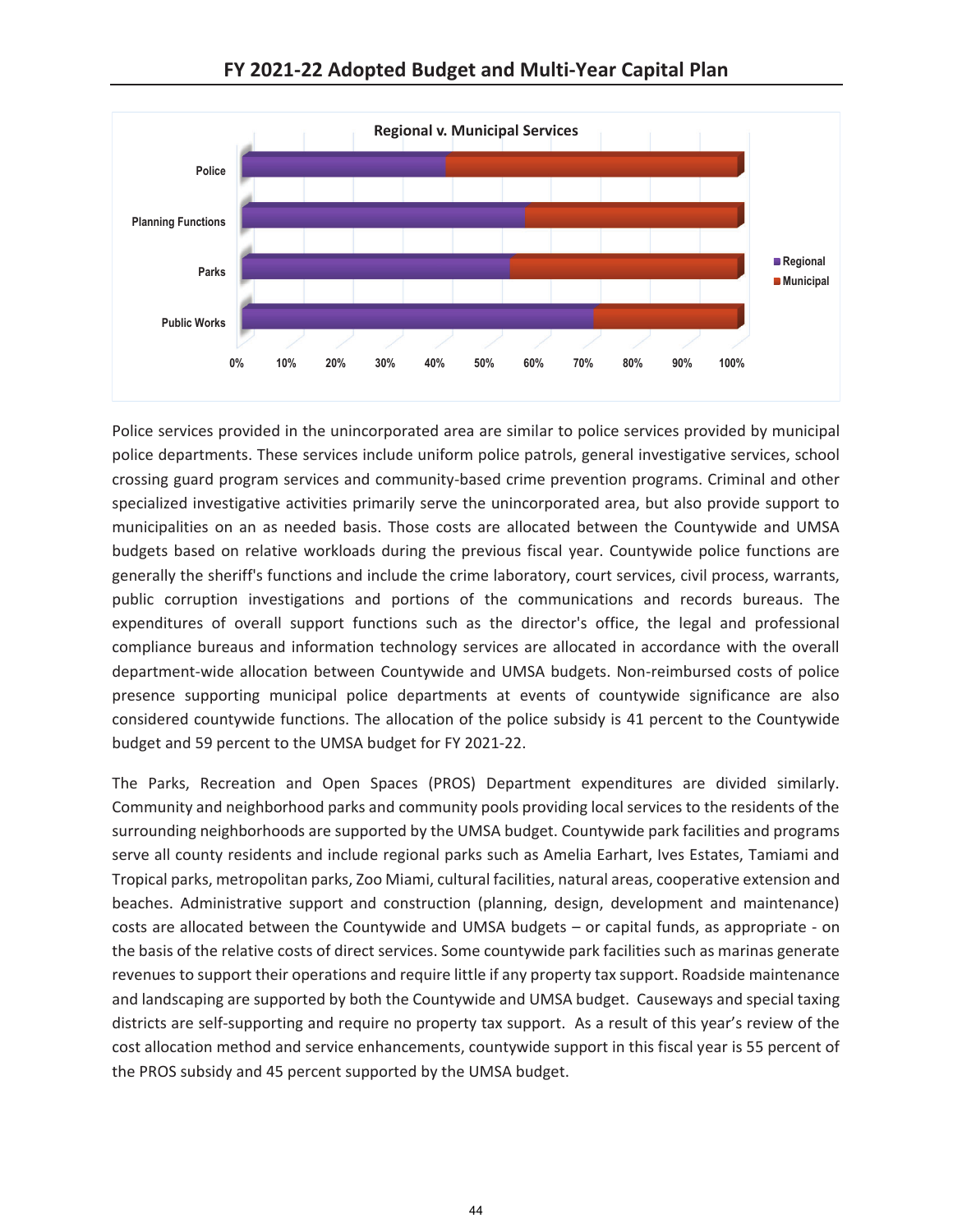General Fund support to planning and administration functions within the Regulatory and Economic Resources (RER) Department is allocated based on proportions of workload that relate to the unincorporated area as compared to the overall county. As most planning activities such as charrettes, development reviews, preparation of special planning studies and support of community councils are local in nature, the costs are allocated to the unincorporated area budget. Costs associated with the review of Developments of Regional Impact, areawide economic forecasting and census related activities, however, are included in the Countywide budget because of their countywide significance. In FY 2021-22, UMSA General Fund support of the planning function in the Regulatory and Economic Resources Department is 57 percent of the subsidy. Other functions in RER such as Business Affairs and the Office of Resiliency are funded by the Countywide General Fund.

The Department of Transportation and Public Works' (DTPW) unincorporated area budget provides funding for local right-of-way maintenance activities which include minor debris removal, pothole patching, paving, resurfacing and sidewalk repair, as well as other work done in the UMSA area. Countywide transportation and public works responsibilities such as mass transit, traffic signalization and signage, traffic engineering design, arterial road maintenance in municipalities and bridge operations throughout the county are funded by Countywide funds. Several direct services are both Countywide and UMSA funded. These include right-of-way surveying, land acquisition and highway engineering. Administrative costs are allocated based on the relative costs of direct services. The required Maintenance of Effort (MOE) for transit services is \$222.450 million for FY 2021-22. Of the total General Fund support for the public works functions 71 percent is Countywide and 29 percent is UMSA for FY 2021-22.

The cost of the County's central administration, which supports operating departments, is apportioned based on the ratio of countywide versus UMSA operating costs across the entire General Fund. This allocation for FY 2021-22 is 78 percent to the Countywide budget and 22 percent to the UMSA budget. In some cases, specific functions within a particular central administrative department are funded from either the countywide or unincorporated area budget depending on the population served while other functions may be funded differently. For example, the Information Technology Department has administrative functions funded by Countywide and UMSA General Fund however other services provided are funded through internal service charges such as telephone and radio services. Finally, the central administration is partially funded through an administrative reimbursement charged to proprietary funds. For the FY 2021-22 Budget, that percentage is 2.69 percent of proprietary operating budgets, 11.2 percent lower than FY 2020-21.

Revenue allocation is more clearly defined and usually based on statutory guidelines. Counties are authorized to collect certain revenues, as are municipalities. In accordance with state law and the Home Rule Charter, the unincorporated area realizes revenues comparable to those received by municipalities in Miami-Dade County.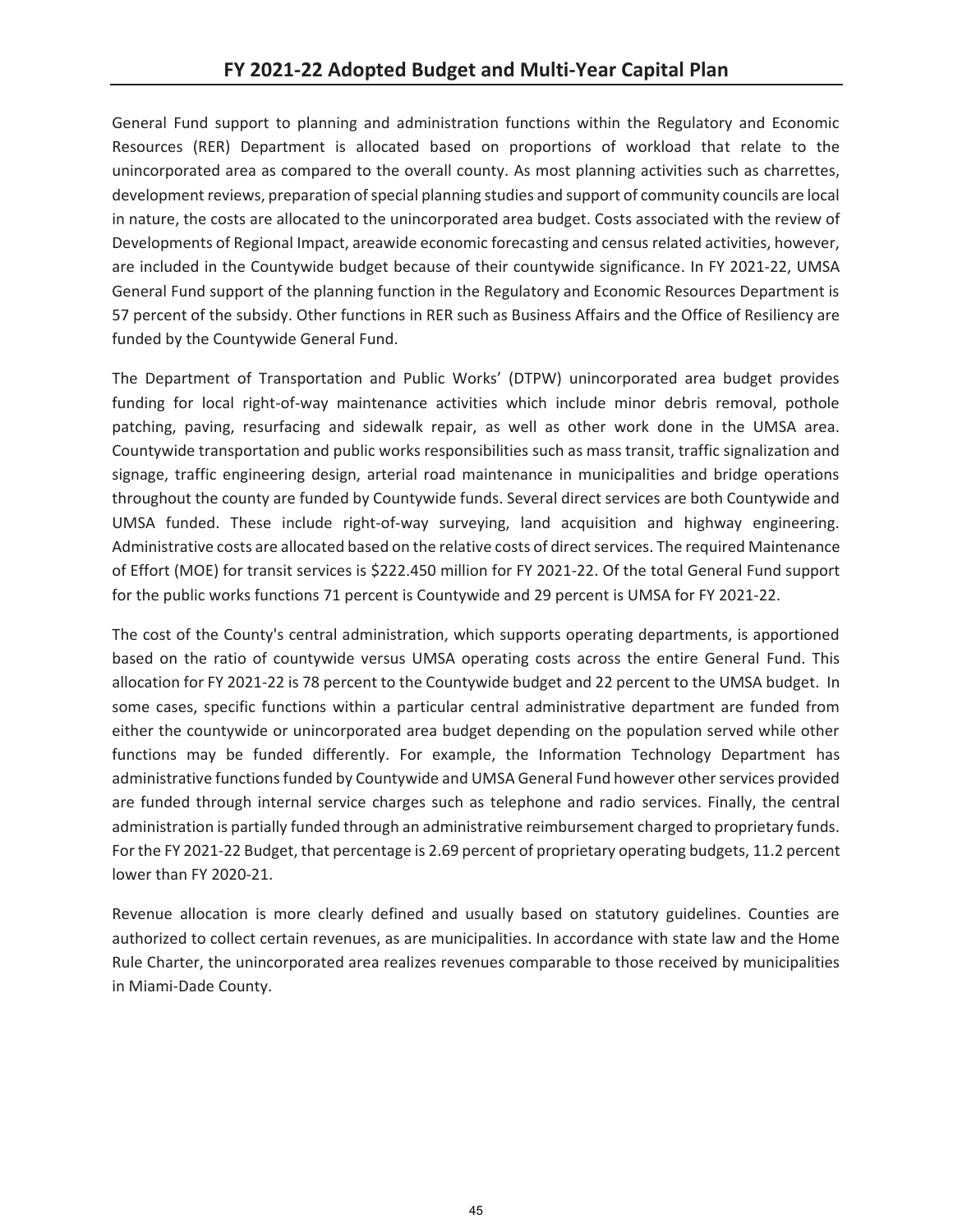There are three other governmental funds included in the budget:

- **Special Revenue Funds:** Special revenue funds are used to account for revenues from specific sources that are restricted by law or policy to finance specific activities. The Fire Rescue District and the Library District operate in individual Special Revenue Funds.
- **Debt Service Funds:** Debt service funds are used to account for the accumulation of resources for and the payment of principal and interest on long-term obligations.
- **Capital Project Funds:** Capital project funds are used to account for financial resources used for the acquisition and/or construction of major capital facilities and infrastructure.

## *PROPRIETARY FUNDS*

Proprietary funds are those funds where the County charges a user fee to recover costs. The County's proprietary funds include enterprise funds and internal service funds. Enterprise funds are used to finance and account for the acquisition, operation and maintenance of facilities and services that are intended to be entirely or predominantly self-supporting through the collection of charges from external customers. The following major enterprise funds are included in the County's financial statements:

- *Department of Transportation and Public Works (DTPW)*: Operates the County's mass transit rail system, bus system, metro-mover system and paratransit services.
- *Solid Waste Management (DSWM)*: Provides solid waste collection and recycling services to the unincorporated area of Miami-Dade County and some municipalities. Also, provides solid waste disposal services to 15 municipalities and operates a variety of facilities, including landfills, transfer stations and neighborhood trash and recycling centers.
- *Seaport:* Operates the Dante B. Fascell Port of Miami-Dade County.
- *Aviation:* Operates and develops the activities of the Miami International Airport, three other general aviation airports and one training airport.
- *Water and Sewer Department (WASD):* Maintains and operates the County's water distribution system and wastewater collection and treatment system.
- *Public Health Trust/Jackson Health System (PHT):* The PHT was created by a County ordinance in 1973 to provide for an independent governing body responsible for the operation, governance and maintenance of certain designated health facilities. These facilities include Jackson Memorial Hospital, a teaching hospital operating in association with the University of Miami School of Medicine, Jackson North Medical Center, Jackson South Medical Center, Holtz Children's Hospital, Jackson Rehabilitation Hospital, Jackson Behavioral Health Hospital and several urgent care centers, primary care centers and clinics throughout Miami-Dade County.

There are four additional enterprise funds: the *Rickenbacker Causeway* fund (PROS), the *Venetian Causeway* fund (PROS), the *Section 8 Allocation* fund (within Public Housing and Community Development (PHCD)) and *Mixed Income Properties* fund (PHCD).

Internal service funds are used to report any activity that provides goods and services to other funds, departments, or agencies of the County, on a fee for cost and overheard or a reimbursement basis. The County has one internal service fund, the Self-Insurance Fund, which accounts for the County's insurance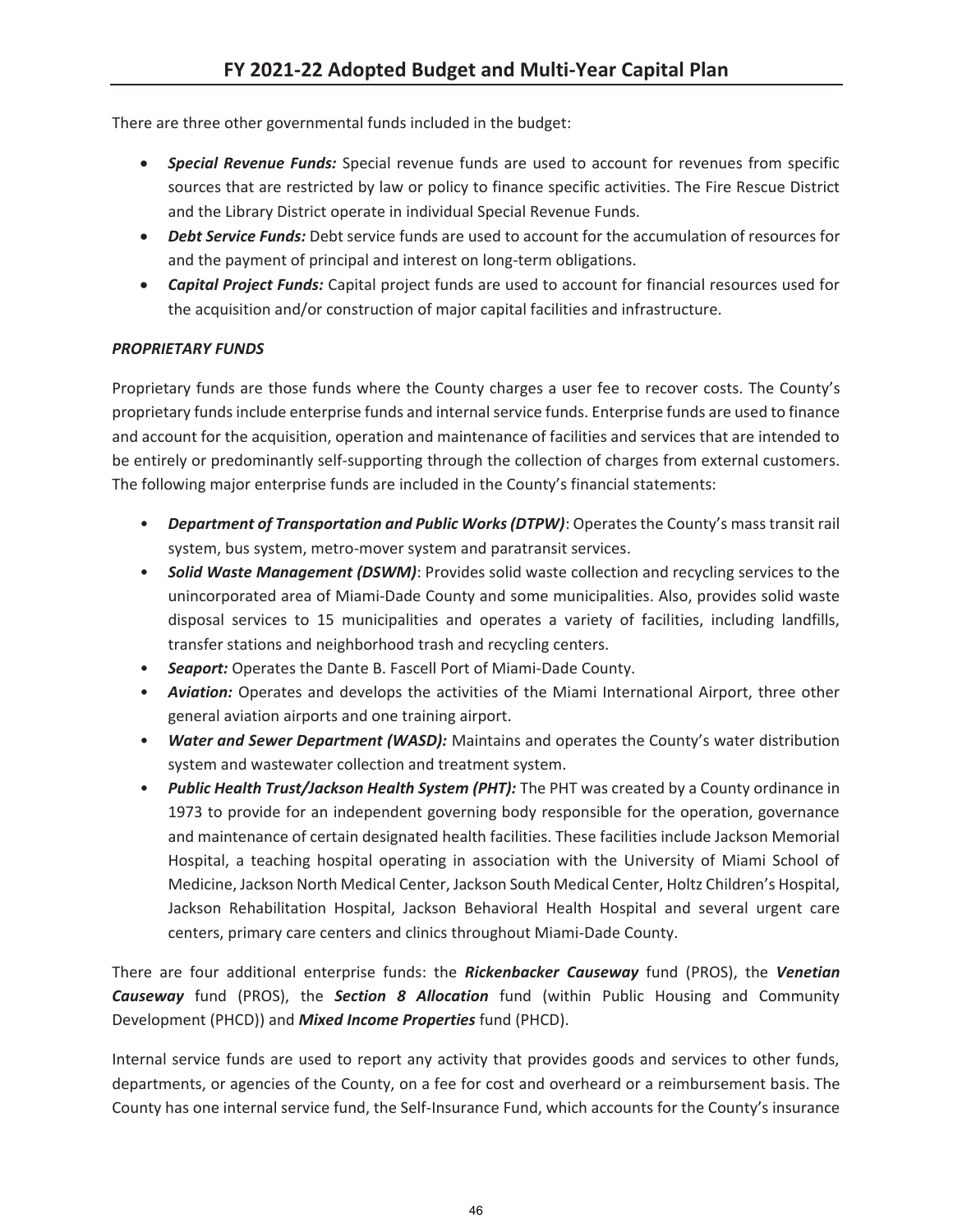programs covering property, automobile, general liability and workers' compensation. It is also used for medical, dental, life and disability insurance accounts for County employees. A large portion of the group medical insurance program is self-insured.

## *FIDUCIARY FUNDS*

Fiduciary funds are used to report assets held in a trustee or agency capacity for others. The County currently has funds held in an agency capacity by the Clerk of the Circuit and County Court and the Tax Collector, as well as other funds placed in escrow pending distributions. These funds cannot be used to support the County's own programs, and therefore, are not required to be appropriated as part of the annual budget.

- **•** Clerk of Circuit and County Courts Agency Fund: Accounts for funds received, maintained and distributed by the Clerk of the Circuit and County Courts in his capacity as custodian to the State and County judicial systems.
- **Tax Collector Agency Fund:** Accounts for the collection and distribution of ad valorem taxes and personal property taxes to the appropriate taxing districts. Also accounts for the collection of motor vehicle registration fees and sales of other State of Florida licenses, the proceeds of which are remitted to the State.
- **Pension Trust Fund:** Accounts for assets held by Northern Trust Bank for the benefit of employees of the Public Health Trust who participate in the Public Health Trust Defined Benefit Retirement Plan.
- **Other Agency Funds:** Accounts for various funds placed in escrow pending timed distributions.